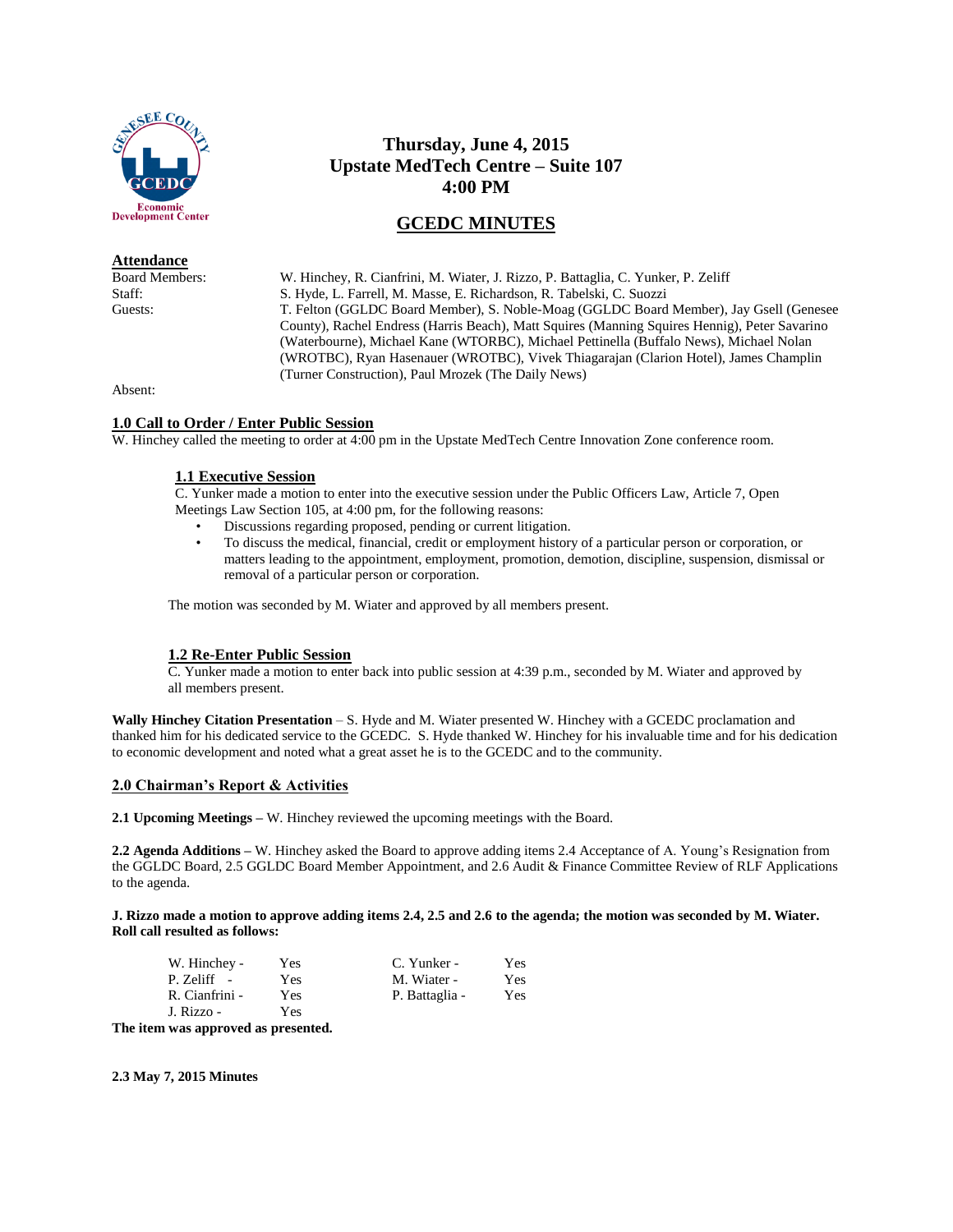**P. Battaglia made a motion to approve the May 7, 2015 Minutes; the motion was seconded by J. Rizzo. Roll call resulted as follows:**

| W. Hinchey -   | Yes        | C. Yunker -    | Yes |
|----------------|------------|----------------|-----|
| $P. Zeliff -$  | Yes        | M. Wiater -    | Yes |
| R. Cianfrini - | <b>Yes</b> | P. Battaglia - | Yes |
| J. Rizzo -     | Yes        |                |     |

**The item was approved as presented.**

**2.4 Acceptance of A. Young's Resignation from the GGLDC Board (as recommended by the Governance Committee) –** W. Hinchey asked the Board to accept A. Young's Resignation from the GGLDC Board.

**J. Rizzo made a motion to accept A. Young's Resignation from the GGLDC Board; the motion was seconded by M. Wiater. Roll call resulted as follows:**

| W. Hinchey -   | Yes | C. Yunker -    | Yes. |
|----------------|-----|----------------|------|
| $P. Zeliff -$  | Yes | M. Wiater -    | Yes  |
| R. Cianfrini - | Yes | P. Battaglia - | Yes  |
| J. Rizzo -     | Yes |                |      |

**The item was approved as presented.**

**2.5 GGLDC Board Member Appointment (as recommended by the Governance Committee) –** W. Hinchey asked the Board to approve appointing C. Yunker to the GGLDC Board effective June 4, 2015.

**M. Wiater made a motion to approve appointing C. Yunker to the GGLDC Board effective June 4, 2015; the motion was seconded by J. Rizzo. Roll call resulted as follows:**

| W. Hinchey -   | Yes | C. Yunker -    | <b>Yes</b> |
|----------------|-----|----------------|------------|
| $P. Zeliff -$  | Yes | M. Wiater -    | Yes        |
| R. Cianfrini - | Yes | P. Battaglia - | Yes        |
| J. Rizzo -     | Yes |                |            |

**The item was approved as presented.**

**2.6 Audit & Finance Committee Review of RLF Applications (as recommended by the Governance Committee) –** W. Hinchey asked the Board for approval of the review of RLF Applications by the Audit & Finance Committee prior to Board review.

**C. Yunker made a motion to approve the review of RLF Applications by the Audit & Finance Committee prior to Board review; the motion was seconded by P. Battaglia. Roll call resulted as follows:**

| W. Hinchey -   | Yes | C. Yunker -    | Yes |
|----------------|-----|----------------|-----|
| $P. Zeliff -$  | Yes | M. Wiater -    | Yes |
| R. Cianfrini - | Yes | P. Battaglia - | Yes |
| J. Rizzo -     | Yes |                |     |

**The item was approved as presented.**

#### **3.0 C. Suozzi: VP of Business Development**

**3.1 OATKA Milk Products – Resolution –** Removed from the Agenda.

**3.2 Manning Squire Hennig – Resolution –** C. Suozzi introduced Matt Squires to the Board. M. Squires gave a brief overview of the project. C. Suozzi shared that the company is planning to expand their corporate office and maintenance facilities in the Town of Batavia. A new 5,000 sq. ft. shop will be constructed. Two additions will be constructed on the main building adding 4,500 sq. ft. of office space. The existing shop and office space will be renovated as part of this project as well. The total capital investment is approximately \$1,300,000; the company will be retaining 88 jobs and creating 5 new jobs. The company is seeking assistance from the GCEDC with a sales tax exemption valued at approx. \$66,800, mortgage tax exemption valued at approx. \$12,500 and a property tax exemption, based on the incremental increase in assessed value, valued at approx. \$91,256. An economic impact analysis was done and for every \$1 of public benefit, the company is investing \$32.55 into the local economy. A public hearing will need to be held as the total benefits exceed \$100,000.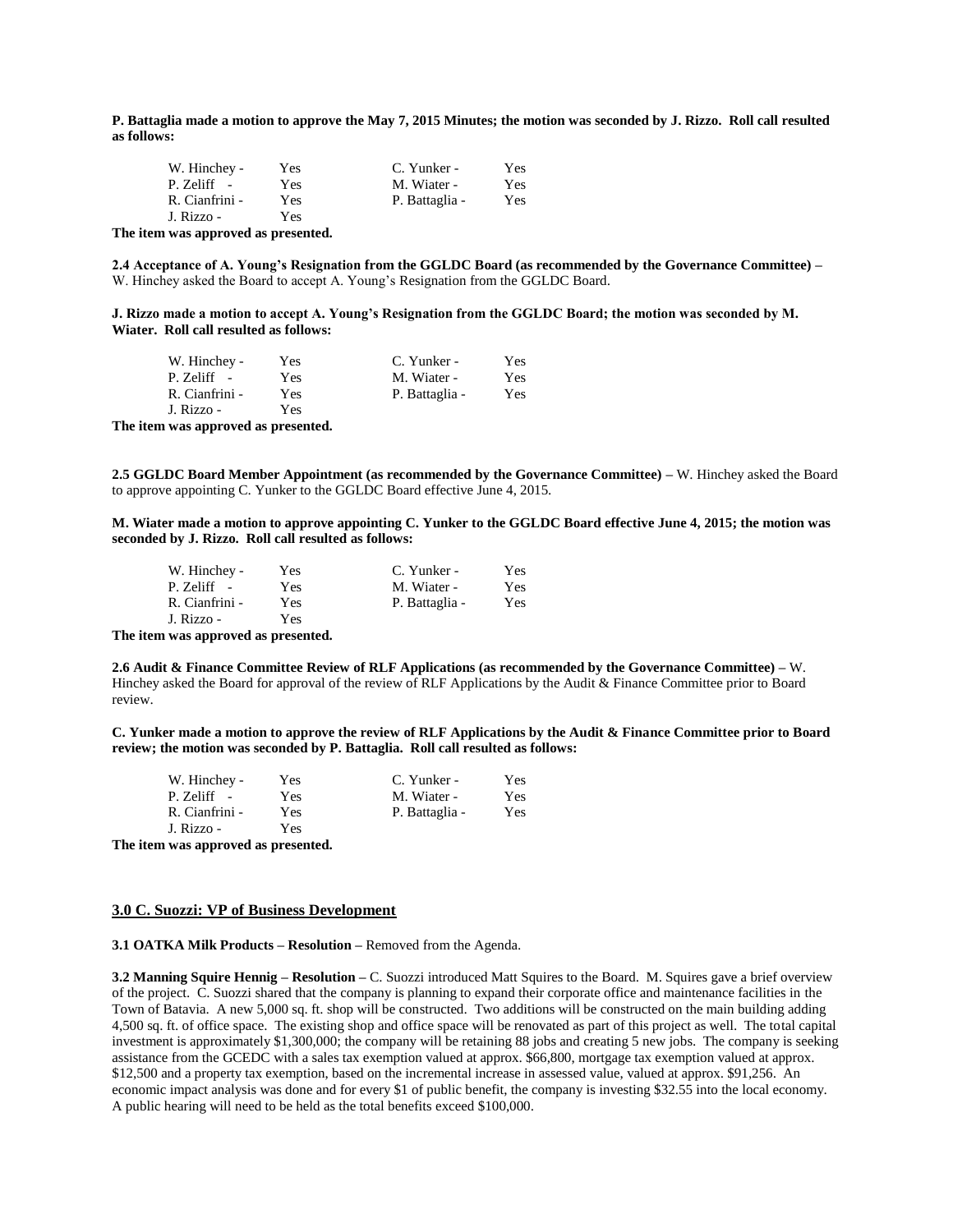C. Suozzi asked the Board to approve Resolution No. 06/2015-01.

RESOLUTION OF THE GENESEE COUNTY INDUSTRIAL DEVELOPMENT AGENCY D/B/A GENESEE COUNTY ECONOMIC DEVELOPMENT CENTER (i) ACCEPTING THE APPLICATION OF MANNING-SQUIRE-HENNIG CO., INC. WITH RESPECT TO A CERTAIN PROJECT, (ii) AUTHORIZING A PUBLIC HEARING WITH RESPECT TO THE PROJECT AND (iii) DESCRIBING THE FORMS OF FINANCIAL ASSISTANCE BEING CONTEMPLATED BY THE AGENCY WITH RESPECT TO THE PROJECT

**C. Yunker made a motion to approve Resolution No. 06/2015-01 as presented; the motion was seconded by J. Rizzo. Roll call resulted as follows:**

| W. Hinchey -   | Yes | C. Yunker -    | Yes. |
|----------------|-----|----------------|------|
| $P. Zeliff -$  | Yes | M. Wiater -    | Yes  |
| R. Cianfrini - | Yes | P. Battaglia - | Yes  |
| J. Rizzo -     | Yes |                |      |

**The item was approved as presented.**

**3.2 ADK Hospitality – Resolution –** C. Suozzi introduced Peter Savarino who gave an overview of the project. C. Suozzi the shared that the company is proposing to build an 82 room hotel in a 4 story art deco structure that will be constructed on property to be conveyed to applicant by Western Region Off Track Betting (WROTB). The hotel will be connected by an enclosed passage way to Batavia Downs Gaming's facility and will serve as an important amenity to the gaming, restaurant, banquet and racing activities at Batavia Downs. The WROTB board has decided that to retain the current customer base and attract new customers to the facility that they need to have an onsite hotel for guests. The addition of the hotel will ensure that the Down's facility will continue to be a premiere destination tourism attraction for the region. Additional benefits will be realized by local taxing jurisdictions immediately after construction of the hotel as the property is not currently on the tax rolls, but will be taxable upon the change in ownership. The PILOT being considered will have the property paying 50% of assessed value in the first year of occupancy. The total capital investment is approximately \$5,489,000; the company will be creating 25 new jobs. The company is seeking assistance from the GCEDC with a sales tax exemption valued at approx. \$262,720, a mortgage tax exemption valued at approx. \$46,113, and a property tax exemption valued at approx. \$329,358. An economic impact analysis was done and for every \$1 of public benefit, the company is investing \$16.20 into the local economy. A public hearing will need to be held as benefits exceed \$100,000.

C. Suozzi asked the Board to approve Resolution No. 06/2015-02.

RESOLUTION OF THE GENESEE COUNTY INDUSTRIAL DEVELOPMENT AGENCY D/B/A GENESEE COUNTY ECONOMIC DEVELOPMENT CENTER (i) ACCEPTING THE APPLICATION OF ADK HOSPITALITY, LLC WITH RESPECT TO A CERTAIN PROJECT, (ii) AUTHORIZING A PUBLIC HEARING WITH RESPECT TO THE PROJECT AND (iii) DESCRIBING THE FORMS OF FINANCIAL ASSISTANCE BEING CONTEMPLATED BY THE AGENCY WITH RESPECT TO THE PROJECT

**P. Battaglia made a motion to approve Resolution No. 06/2015-02 as presented; the motion was seconded by J. Rizzo. Roll call resulted as follows:**

| W. Hinchey -                           | Yes | C. Yunker -    | Yes |
|----------------------------------------|-----|----------------|-----|
| P. Zeliff -                            | Yes | M. Wiater -    | Yes |
| R. Cianfrini -                         | Yes | P. Battaglia - | Yes |
| J. Rizzo -                             | Yes |                |     |
| The field case and annual as measuried |     |                |     |

**The item was approved as presented.**

#### **4.0 L. Farrell: Chief Financial Officer**

**4.1 April Financial Statements (as reviewed by the Audit & Finance Committee) -** L. Farrell reviewed the April 2015 financial statements with the Board. The financial statements were reviewed by the Audit and Finance Committee on June 2, 2015 and are recommended for Board approval. She noted an operating loss of \$191,208 YTD. Expenditures are in line with the budget, except as noted.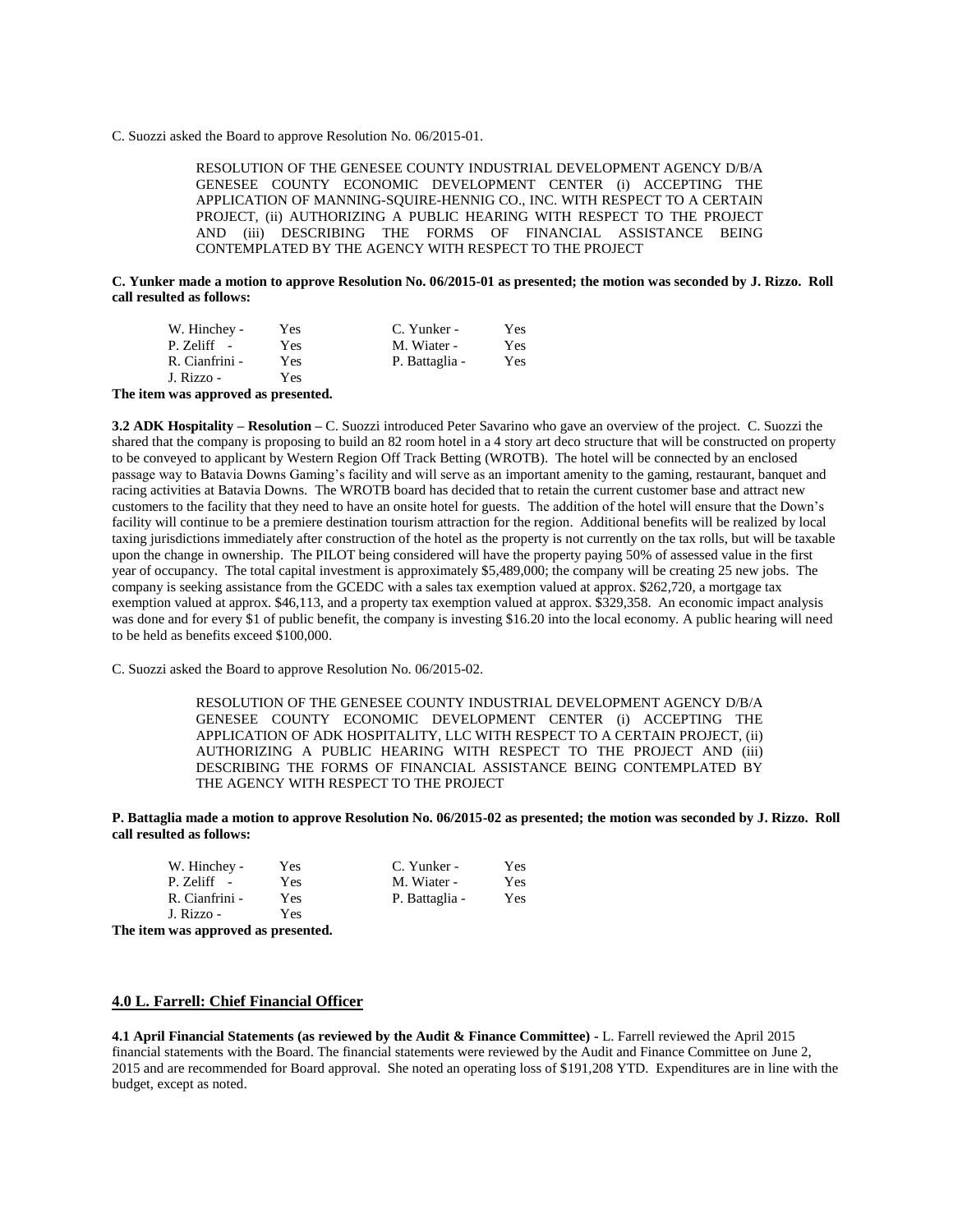L. Farrell asked the board to approve the April 2015 Financial Statements.

**C. Yunker made a motion to approve the April 2015 Financial Statements; the motion was seconded by P. Battaglia. Roll call resulted as follows:**

| W. Hinchey -   | Yes | C. Yunker -    | <b>Yes</b> |
|----------------|-----|----------------|------------|
| P. Zeliff -    | Yes | M. Wiater -    | Yes        |
| R. Cianfrini - | Yes | P. Battaglia - | Yes        |
| J. Rizzo -     | Yes |                |            |

**The item was approved as presented.**

**4.2 Greater Rochester Enterprise – Funding Commitment –** L. Farrell shared that Greater Rochester Enterprise (GRE) is a regional economic development organization supported by a team of private and public sector leaders dedicated to improve economic performance in the Rochester/Finger Lakes Region. GRE's primary goals are to retain and expand existing business and to professionally market the region as a competitive, vibrant and high-profile place for business location and growth. To support business attraction, expansion, entrepreneurship and innovation, GRE collaborates with local businesses, universities, not-for-profit organizations and government leaders to deliver a unified response to regional economic development opportunities.

In June of 2012, the Board approved a 3 year commitment of \$50,000 per year to GRE. This amount of funding provides the GCEDC with full access to all of GRE's sales and marketing campaigns, advocacy on behalf of our agency for all of our parks as well as an executive board seat that allows Steve Hyde to serve on GRE's Board of Directors and on their Governance Committee. Mark Peterson, GRE's President and CEO, has shown a tireless commitment to supporting and advocating for our economic development goals and strategies particularly as it relates to STAMP. He has provided countless hours of support, strategy development interaction, and advocacy for and to Steve Hyde to advance STAMP as a regional priority both in the Finger Lakes Regional Economic Development Council and at the highest levels of New York State Government. He has been personally very active in the sales efforts to attract the first company to STAMP, including multiple trips to Albany on our behalf.

L. Farrell asked the Board to approve a commitment of \$50,000 per year to GRE through the end of 2017. Payments are made in \$25,000 installments. The previous Board commitment runs through June 2015. The current approval will allow for a \$25,000 payment to be made for the second half of 2015 and \$50,000 for both 2016 and 2017. This amount has been planned for in the 2015 budget.

**P. Battaglia made a motion to approve a commitment of \$50,000 per year to GRE through the end of 2017; the motion was seconded by M. Wiater. Roll call resulted as follows:**

| W. Hinchey -   | Yes | C. Yunker -    | Yes |
|----------------|-----|----------------|-----|
| P. Zeliff -    | Yes | M. Wiater -    | Yes |
| R. Cianfrini - | Yes | P. Battaglia - | Yes |
| J. Rizzo -     | Yes |                |     |

**The item was approved as presented.**

#### **5.0 M. Masse: Senior VP of Operations**

**5.1 Nothing at this time.** 

#### **6.0 S. Hyde: President & CEO**

**6.1 Report on NYSEDC Conference -** S. Hyde shared that he attended the NYSEDC Conference at the end of May. It was a very good conference; there was a lot of networking and benchmarking. There were many interesting educational forums. There were good discussions on lobbying laws and how the changes may affect local municipalities and school districts, and including virtually all IDAs.

#### **7.0 R. Tabelski- Marketing & Communications Director**

**7.1 Nothing at this time.**

#### **8.0 Other Business**